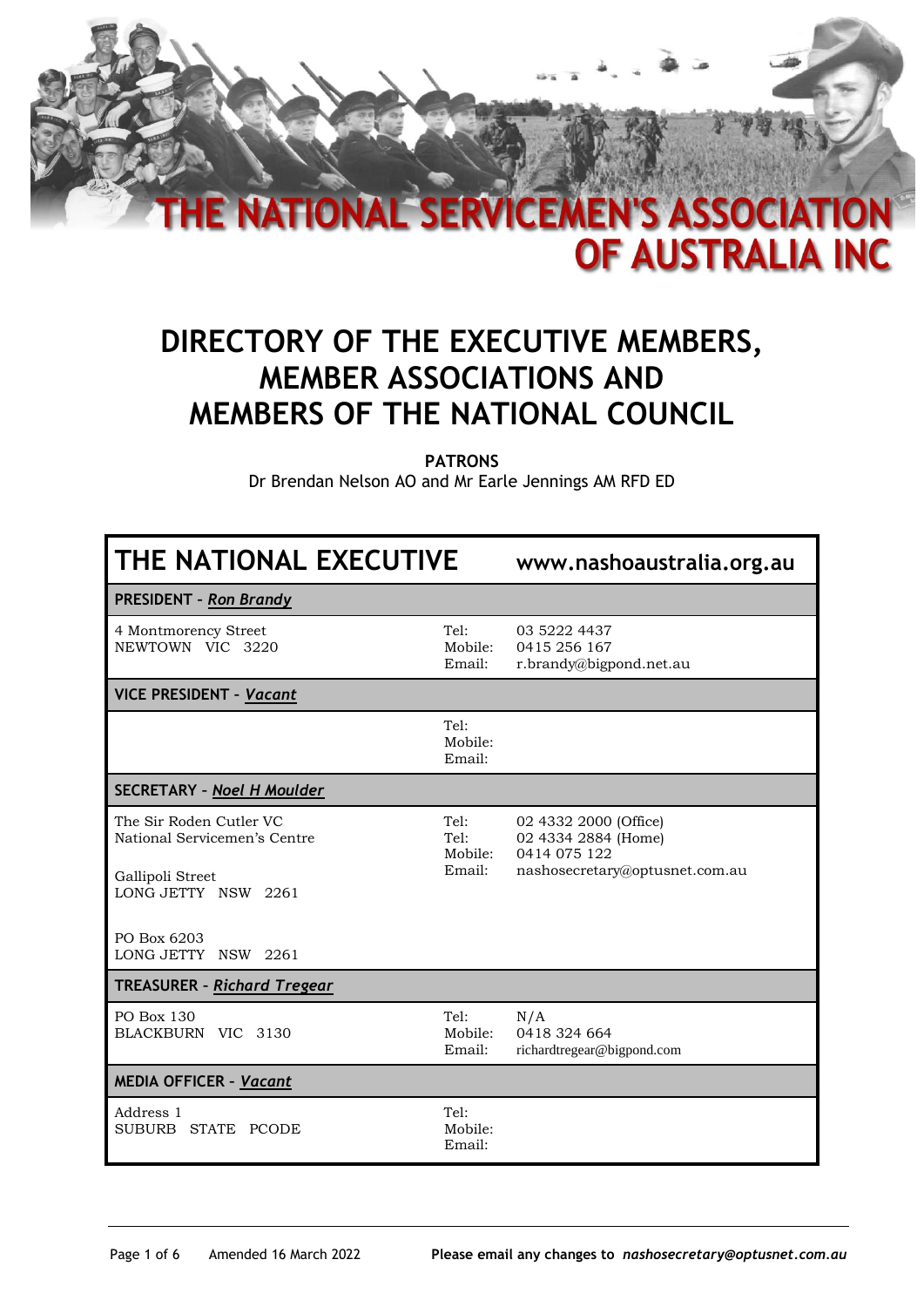| <b>QUEENSLAND BRANCH</b>                                        |                                     | www.nashoqld.org.au                                                      |
|-----------------------------------------------------------------|-------------------------------------|--------------------------------------------------------------------------|
| OFFICE - Administration Officer (Delegate) - Tony Stevenson OAM |                                     |                                                                          |
| 171 Boundary Road<br>CAMP HILL QLD 4152                         | Tel:<br>Email:                      | 07 3324 1277<br>officeadmin@nashosqld.org.au                             |
| PO Box 7014<br>HOLLAND PARK EAST QLD 4121                       |                                     |                                                                          |
| PRESIDENT - Alex Garlin                                         |                                     |                                                                          |
| PO Box 7014<br>HOLLAND PARK EAST QLD 4121                       | Tel:<br>Mobile:<br>Email:<br>Email: | 07 3847 9690<br>0417621411<br>al@ycinet.com<br>president@nashoqld.org.au |
| <b>VICE PRESIDENT - Tony Stevenson OAM</b>                      |                                     | <b>Council Member</b>                                                    |
| PO Box 7014<br>HOLLAND PARK EAST QLD 4121                       | Tel:<br>Mobile:<br>Email:           | 07 3324 1277<br>0418 192 821<br>officeadmin@nashosqld.org.au             |
| <b>SECRETARY - Gordon Tunstall</b>                              |                                     |                                                                          |
| PO Box 7014<br>HOLLAND PARK EAST QLD 4121                       | Tel:<br>Mobile:<br>Email:           | NA<br>0412886042<br>nasho174638@bigpond.com                              |
| TREASURER - (DELEGATE) - Neal Freier                            |                                     | <b>Council Member</b>                                                    |
| 12 Pandorea Street<br>WYNNUM WEST QLD 4178                      | Tel:<br>Mobile:<br>Email:           | 07 3348 2080<br>0427 000 408<br>rnfreier@bigpond.com                     |
| NOMINAL ROLL COMPILER - Alex Garlin                             |                                     |                                                                          |
| PO Box 7014<br>HOLLAND PARK EAST QLD 4121                       | Tel:<br>Mobile:<br>Email:           | 07 3324 1277<br>0417 621 411<br>al@ycinet.com                            |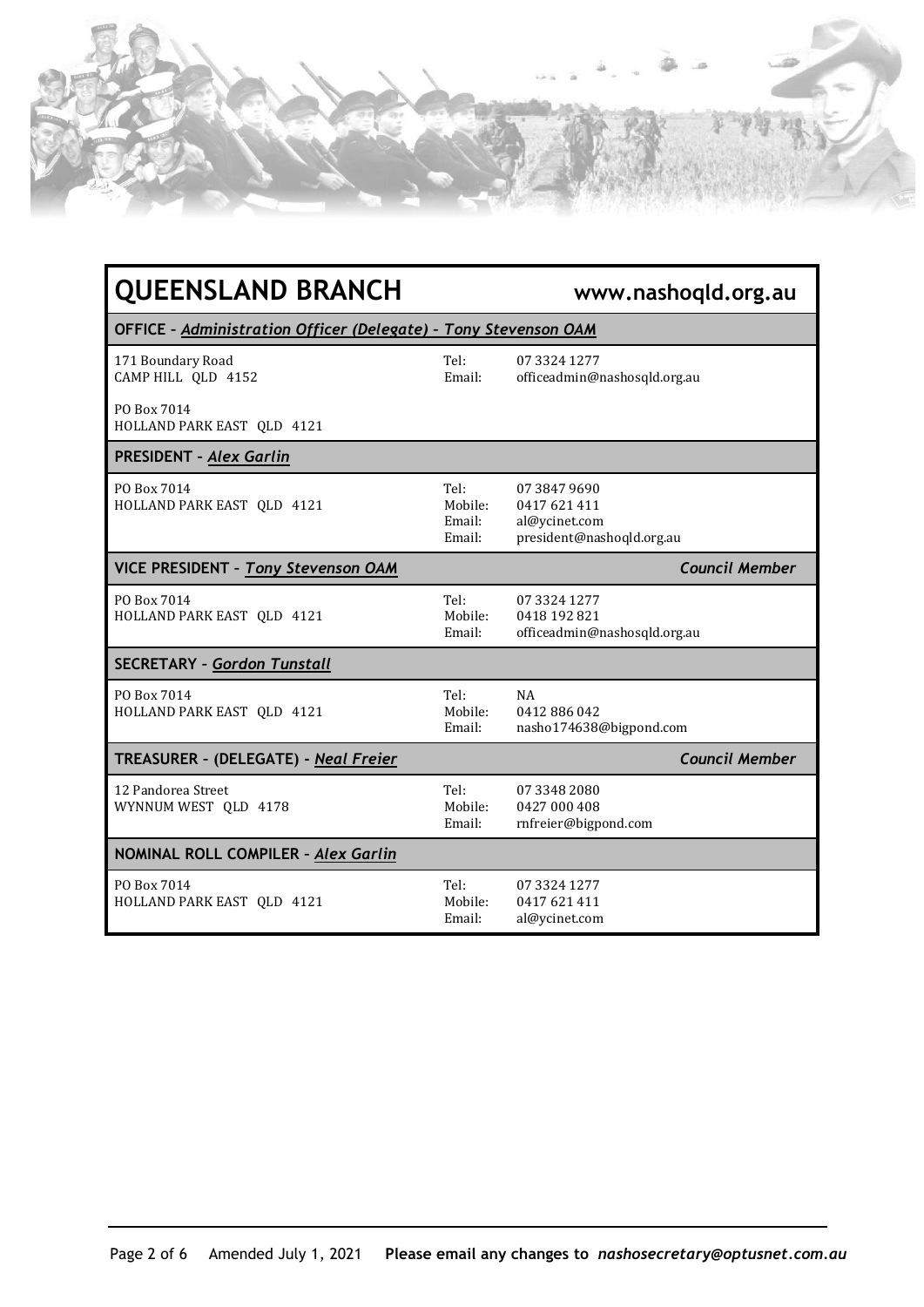

| <b>NEW SOUTH WALES BRANCH</b>                                                                  |                           | www.nashonsw.org.au                    |                       |
|------------------------------------------------------------------------------------------------|---------------------------|----------------------------------------|-----------------------|
| <b>ADMINISTRATION OFFICE</b>                                                                   |                           |                                        |                       |
| The Sir Roden Cutler VC<br>National Servicemen's Centre<br>Gallipoli Rd<br>LONG JETTY NSW 2261 | Tel:                      | 02 4332 2000                           |                       |
| PO Box 6187<br>LONG JETTY NSW 2261                                                             |                           |                                        |                       |
| <b>PRESIDENT - Barry O'Keefe</b>                                                               |                           |                                        | <b>Council Member</b> |
| Gallipoli Road<br>LONG JETTY NSW 2261                                                          | Tel:<br>Mobile:<br>Email: | <b>NA</b><br>0408 610 241<br>NA        |                       |
| <b>SECRETARY - Norm Mallard</b>                                                                |                           |                                        | <b>Council Member</b> |
| 2 Dittons Lane<br><b>SUTTON FORREST NSW 2577</b>                                               | Tel:<br>Email:            | 0419 682 444<br>shnashos5172@gmail.com |                       |
| <b>TREASURER - Vacant</b>                                                                      |                           |                                        |                       |
| Address 1<br>SUBURB NSW POSTCODE                                                               | Tel:<br>Mobile:<br>Email: |                                        |                       |

| AUSTRALIAN CAPITAL TERRITORY BRANCH          |                           |                                                        |                       |
|----------------------------------------------|---------------------------|--------------------------------------------------------|-----------------------|
| <b>PRESIDENT - John Faunt</b>                |                           |                                                        | <b>Council Member</b> |
| 10 Canopus Crescent<br>GIRALANG ACT 2617     | Tel:<br>Mobile:<br>Email: | 02 6241 6274<br>NA<br>jandi@grapevine.com.au           |                       |
| <b>DELEGATE - Gary Hand</b>                  |                           |                                                        | <b>Council Member</b> |
| 73 Tullaroop Street<br>DUFFY ACT 2611        | Tel:<br>Mobile:<br>Email: | 02 6288 5584<br>0407 580 108<br>handy@grapevine.com.au |                       |
| <b>SECRETARY - Brian Harry</b>               |                           |                                                        |                       |
| PO Box 388<br><b>JAMISON CENTRE ACT 2614</b> | Tel:<br>Mobile:<br>Email: | NA<br>0402 513 304<br>NA                               |                       |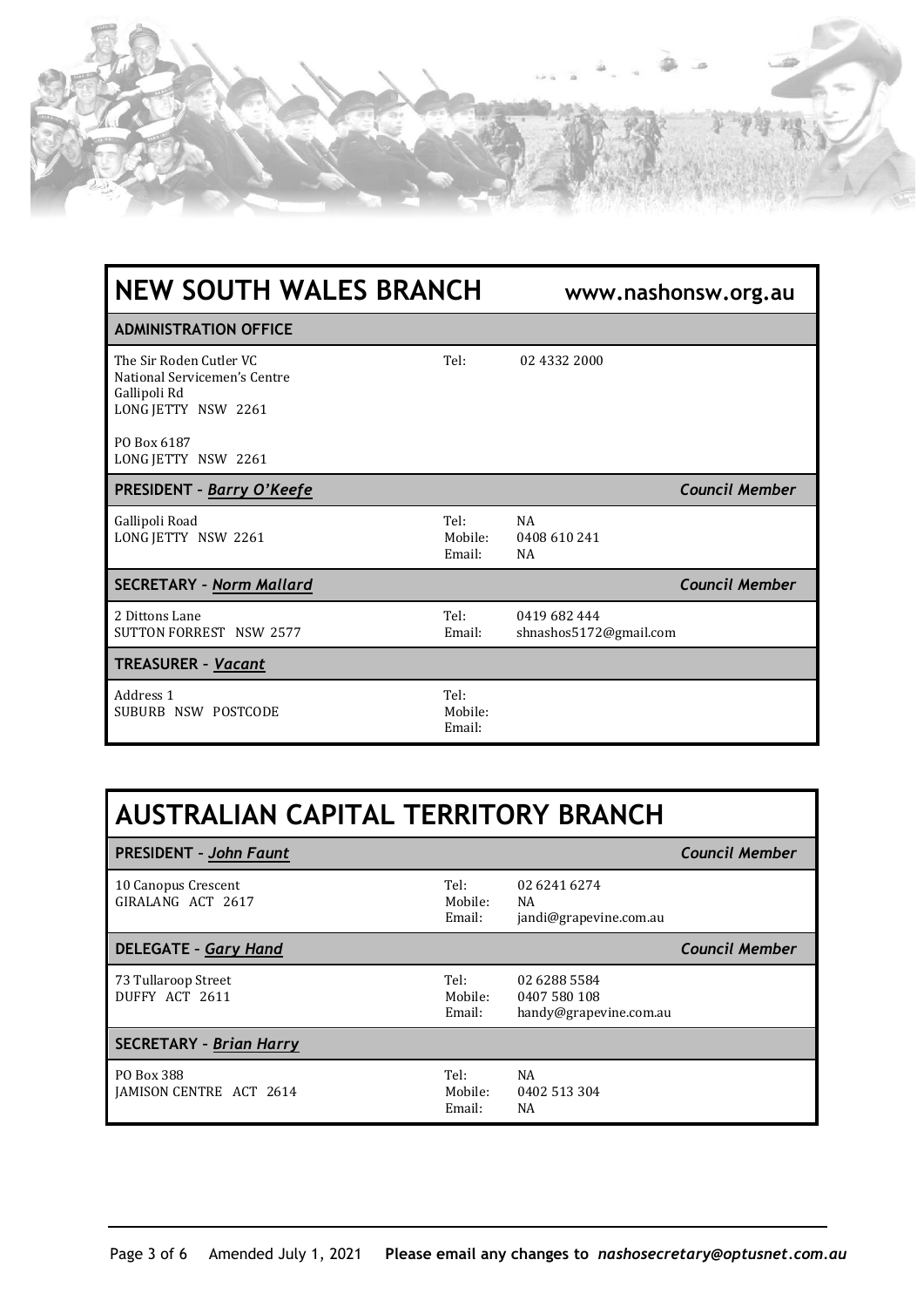

| <b>VICTORIA BRANCH</b>                                 |                              |                                                         |
|--------------------------------------------------------|------------------------------|---------------------------------------------------------|
| <b>OFFICE</b> (Direct all correspondence to Secretary) |                              |                                                         |
| c/-1 Deborah Street<br>KILSYTH VIC 3137                | Tel:<br>Mobile:<br>Email:    | <b>NA</b><br>0458 646 594<br>pdnorman1945@gmail.com     |
| <b>PRESIDENT - Robert McIvor OAM</b>                   |                              | <b>Council Member</b>                                   |
| 22 Cambridge Drive<br>GLEN WAVERLEY VIC 3150           | Tel:<br>Mobile:<br>Email:    | 03 9803 3268<br>0409 563 079<br>dandy1@gmail.com        |
| <b>VICE PRESIDENT - Ron Brandy</b>                     |                              |                                                         |
| 4 Montmorency Street<br>NEWTOWN VIC 3220               | Tel:<br>Mobile:<br>Email:    | 03 5222 4437<br>0415 256 167<br>r.brandy@bigpond.net.au |
| <b>TREASURER - Richard Tregear</b>                     |                              |                                                         |
| PO Box 130<br>BLACKBURN VIC 3130                       | Mobile:<br>Mobile:<br>Email: | 0418 324 664<br><b>NA</b><br>richardtregear@bigpond.com |
| <b>SECRETARY - Peter Norman</b>                        |                              |                                                         |
| 1 Deborah Street<br>KILSYTH VIC 3137                   | Tel:<br>Mobile:<br>Email:    | 03 9728 1690<br>0458 646 594<br>pdnorman1945@gmail.com  |

| <b>TASMANIA BRANCH</b>                      |                               |                                                            |                       |
|---------------------------------------------|-------------------------------|------------------------------------------------------------|-----------------------|
| <b>PRESIDENT - Barry Sonter</b>             |                               |                                                            | Council Member        |
| 31 Ringarooma Road<br>SCOTTSDALE TAS 7260   | Tel/Fax:<br>Mobile:<br>Email: | 03 6352 3231<br>0417 030 534<br>barrysonter@westnet.com.au |                       |
| SECRETARY - Neville Pulford (Delegate)      |                               |                                                            | <b>Council Member</b> |
| 1/65 Mungala Crescent<br>DEVONPORT TAS 7310 | Tel/Fax:<br>Mobile:<br>Email: | 03 6424 4463<br>0408 136 720<br>npulford@bigpond.net.au    |                       |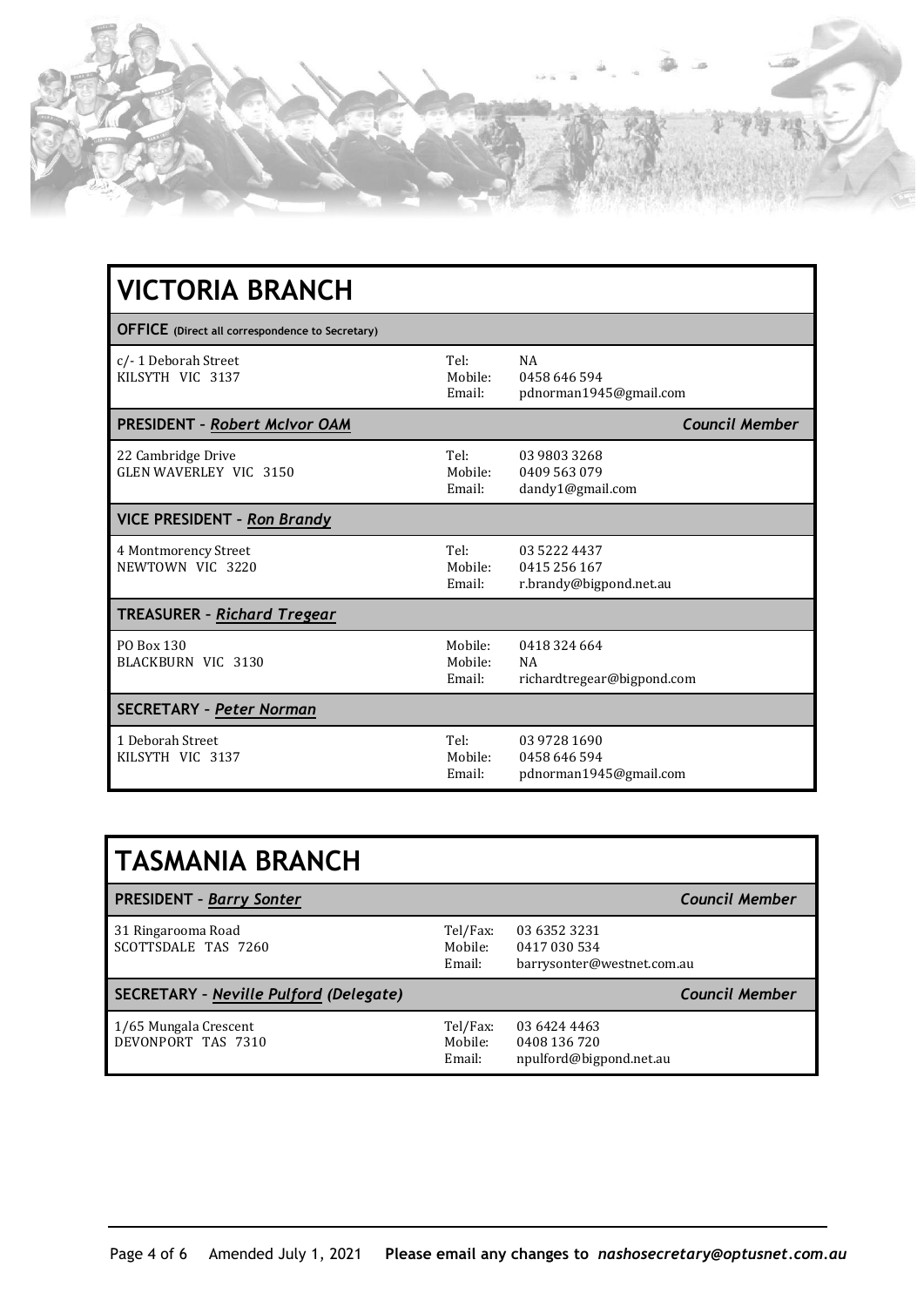

| SOUTH AUSTRALIA BRANCH                           |                               | www.nashossa.org.au                                         |                       |
|--------------------------------------------------|-------------------------------|-------------------------------------------------------------|-----------------------|
| <b>OFFICE</b>                                    |                               |                                                             |                       |
| 41 Surrey Road<br>KESWICK SA 5035                | Tel:<br>Email:                | 08 8293 6344<br>nsaasa@adam.com.au                          |                       |
| PO Box 826<br>MARLESTON SA 5033                  |                               |                                                             |                       |
| <b>PRESIDENT - Barry Presgrave OAM JP LFAIES</b> |                               |                                                             | <b>Council Member</b> |
| 6a Wilpena Street<br>EDEN HILLS SA 5050          | Tel/Fax:<br>Mobile:<br>Email: | 08 8178 0775<br>0412 066 657<br>b.presgrave@optusnet.com.au |                       |
| <b>VICE PRESIDENT - John Thorne</b>              |                               |                                                             | <b>Council Member</b> |
| PO Box 826<br>MARLESTON SA 5033                  | Tel:<br>Mobile:<br>Email:     | 08 8297 0138<br><b>NA</b><br>chrijo2@bigpond.com            |                       |
| <b>SECRETARY - Marlene Blackmore</b>             |                               |                                                             |                       |
| 43 Ellaway Avenue<br>NORTH HAVEN SA 5018         | Tel:<br>Mobile:<br>Email:     | 0882481135<br>0417841917<br>dmblackmorei@bigpond.com        |                       |

| WESTERN AUSTRALIA BRANCH                     |                           |                                                       |                       |
|----------------------------------------------|---------------------------|-------------------------------------------------------|-----------------------|
| <b>PRESIDENT - James Duquemine</b>           |                           |                                                       | <b>Council Member</b> |
| 35 Lukin Loop<br>PINNARRA WA 6208            | Tel:<br>Mobile:<br>Email: | <b>NA</b><br>0417931541<br>jduquemine@iinet.net.au    |                       |
| <b>VICE PRESIDENT - Des Casey</b>            |                           |                                                       |                       |
| 114/2 Bull Creek Drive<br>BULL CREEK WA 6149 | Tel:<br>Mobile:<br>Email: | 08 9311 4314<br>0409 662 946<br>desnjoy@raafwa.net.au |                       |
| <b>SECRETARY - Stuart Fairbairn</b>          |                           |                                                       | <b>Council Member</b> |
| 15 Lawley Road<br>LESMURDIE WA 6076          | Tel:<br>Mobile:<br>Email: | 08 9291 9524<br>0456 107 542<br>stuwfl@gmail.com      |                       |
| <b>TREASURER - Howard Shepherd</b>           |                           |                                                       |                       |
| 1 Monaco Avenue<br>NORTH LAKE WA 6163        | Tel:<br>Mobile:<br>Email: | 08 9337 6642<br>NA<br>howard@hgshepherd.com.au        |                       |